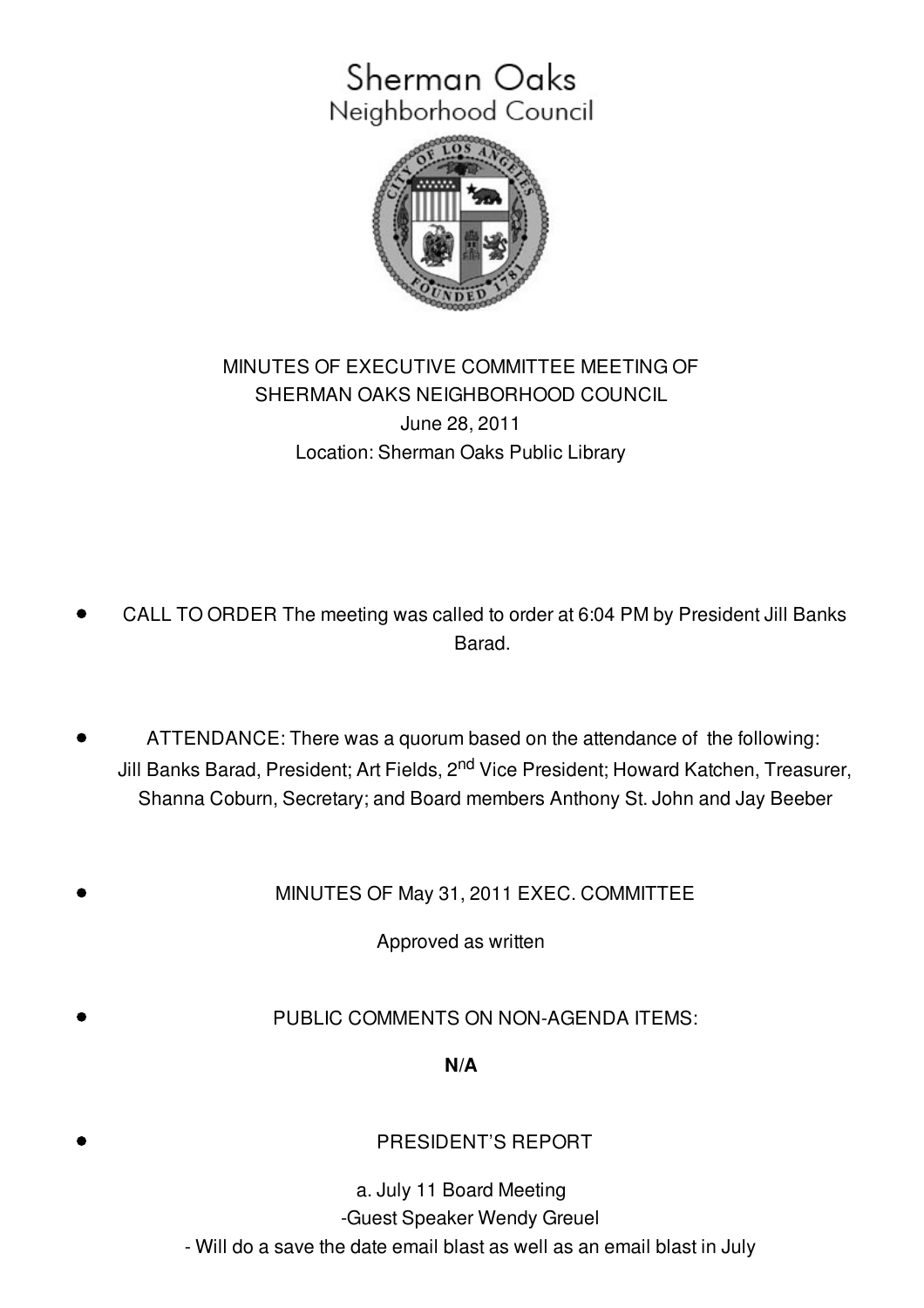-Adding to Finance Committee meeting feasibility of doing the Walking Man for this meeting-

Do we have the funding?

b.Board Attendance: Kristin Stiles (Res 5) May meeting was 5<sup>th</sup> absence this year. Will research by-laws further for clarification and reach out to Kristin to see why she was out.

c. Report on Councilman Krekorian's Motions to reorganize DONE and provide regional governance for Neighborhood Councils.

d. President of LA Valley College asked Jill if someone from SONC would serve on the board for the Advisory Oversight Committee for the Bond Money for the College construction program. Will ask Max Calne to see if he is interested; if not Howard Katchen would like to serve.

TREASURER'S REPORT/FINANCE COMMITTEE, Howard Katchen

a. Action Items: Contribute \$250 to NC Congress Sept 24 at City Hall b. \$6,924.42 left in Budget Funds (probably will not be rolled over)

First Vice President's Report

a. Possible Action Item: Maintenance of website. Will look to see if we can allocate funding for this (Howard to check when we can do so).

## COMMITTEE REPORT'S

a. Outreach:

- Planning for SONC booth at Councilman Krekorian Inauguration on July 2<sup>nd</sup>

- July 17<sup>th</sup> at CBS studios meeting with Studio City Neighborhood Council

b. Education: Discussion of recognition of LAUSD charter schools. Executive committee would like Max to clarify and recommends that all meetings and funds are used for ALL Sherman Oaks Public Schools.

c. Public Safety:

- Possible Action Item: Rectangular Rapid Flashing Beacons- Jay Beeber

- **Motion: Request from the Safety Committee to CD2 to explore possibility of doing tests in Sherman Oaks of Rectangular Rapid Flashing Beacons system and to identify possible sites in Sherman Oaks area for installation.**

## **2 nd by Tony St.John All in favor will bring to Board for vote**

Announcements from the Executive Committee on items within SONC's jurisdiction

- Next VANC meeting July 14, discussion of Krekorian Motions and other updates pertaining to neighborhood councils: Sherman Oaks Hospital at 6:30PM